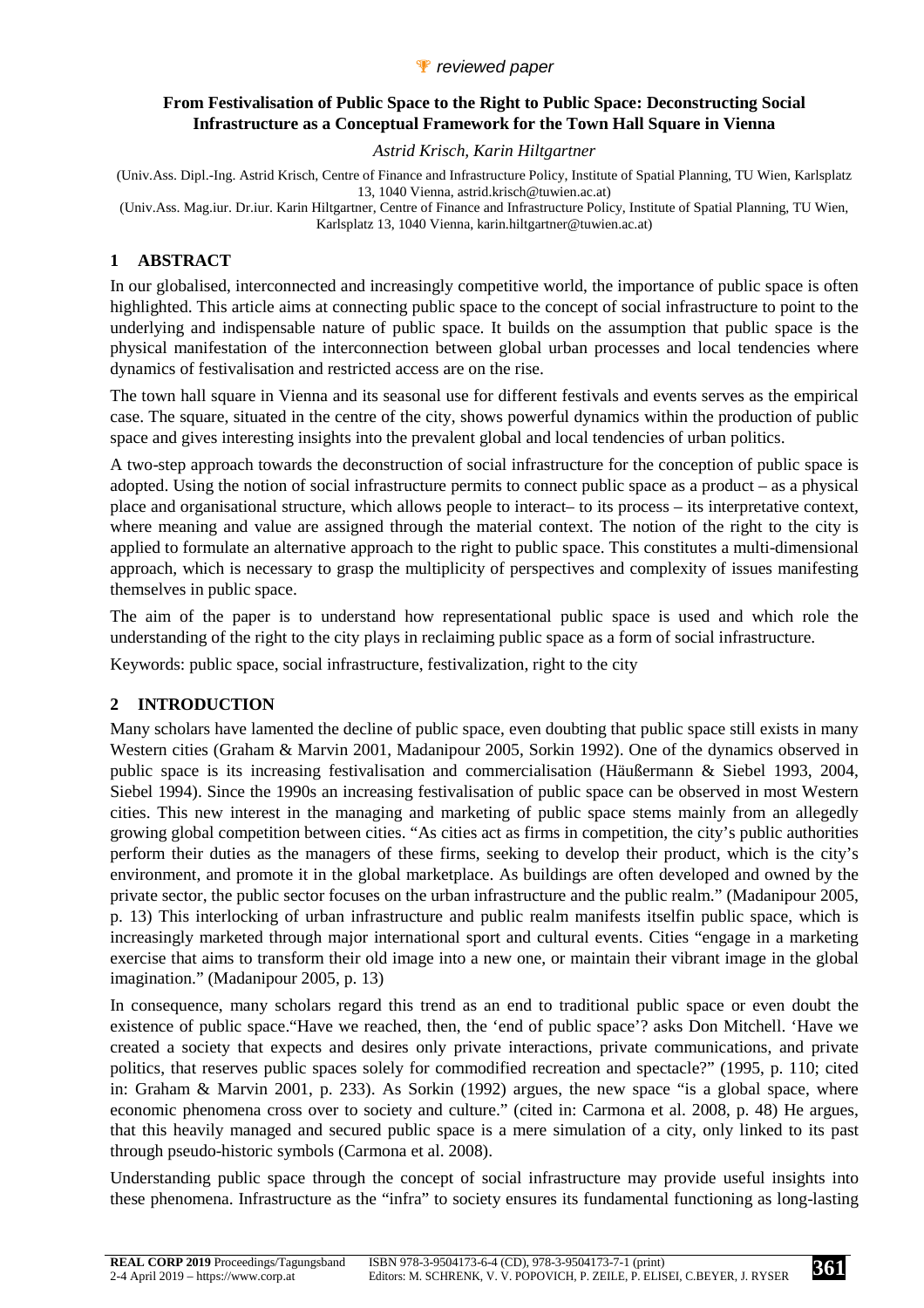personal, material or institutional structures (Libbe et al. 2010). With these considerations in mind, we claim that the notion of social infrastructure is a useful concept for re-politicising public space. Emerged from socio-democratic traditions, social infrastructure provides an analytical framework, which, linked to the concept of the right to the city, makes reframing and reclaiming public space possible through the right to public space.

Infrastructure has recently reappeared in academic debates as a pressing issue for current challenges in urban development and planning. Especially technical infrastructures are seen as critical elements of the networked urban fabric (Graham & Marvin 2001). Dodson (2017) for instance points to an "infrastructure turn" and Steele and Legacy (2017) argue, that we live in an age of infrastructure today. However, the acknowledgement of the value technical infrastructurehas for society, has largely been neglected for social infrastructure. The most well-known infrastructure theory stems from Jochimsen (1966), where he defines infrastructure as the material, institutional and personal assets, facilities and conditions as a whole, which are the "infra" to all economic processes. He refers to technical as well as non-technical components and economic actors – such as individuals, households, institutions, municipalities or states – including their interactions and external conditions. In this sense, Jochimsen aligns with Smith (1997), who emphasises the fundamental character of infrastructure for economic activities. However, Nijkamp (1986) also focuses on the fundamental character of infrastructure for all societal activities. In general, infrastructure can be defined as a public good, which satisfies common needs (Libbe et al. 2010). Infrastructure as a precondition for economy and society is interdependent with these systems as they are influenced by infrastructure development but conversely determine planning, implementation and financing of infrastructure through economic and societal decisions. Hence, infrastructure systems are complex socio-technical and socioeconomic systems with technical, economic and institutional subsystems, which are difficult to separate from each other. The two most common strands of infrastructure theory are the Social Construction of Technology (SCOT) by Pinch and Bijker (1987) and the theory of Large Technical Systems (LTS) by Hughes (1987). However, the complex issues of social infrastructures and the way they are interlinked with the social production and reconfiguration of urban space, tends to be ignored in urban studies and related disciplines. Common definitions of social infrastructures reduce them to community facilities, such as education, health care, public administration and security, cultural institutions or recreational, open and play areas (Libbe et al. 2010, Zapf 2005). Often, social infrastructure is defined as point infrastructure in contrast to networked infrastructure (Libbe et al. 2010).

Cities and urban infrastructures are increasingly managed and marketed for the purpose of an allegedly growing global competition between cities. Within these dynamics a new movement has emerged – the right to the city (Harvey 2008, Holm 2011, Lefebvre 1968, Marcuse 2010). This paper attempts to make use of the concept of the right to the city and move towards a right to public space. The notion of social infrastructure, this paper argues, provides a good lens for reclaiming public space as an indispensable structure underlying our society and our cities. The paper is structured in two sections. First, public space is connected to the notion of social infrastructure and placed within the context of ongoing discussions about the right to the city. Second, the proposed framework is applied to a case study of the town hall square in Vienna. The case study showcases the applicability of social infrastructure as a conceptual framework for analysing public space and highlights how the right to the city can be applied to move towards a right to public space.

# **3 PUBLIC SPACE AS CONTESTED SOCIAL INFRASTRUCTURE**

#### **3.1 Conceptually framing public space through the notion of social infrastructure**

As we already discussed, infrastructure – technical as well as social infrastructure – can be understood as the underlying structure of economy and society. In analogy to this understanding, public space can be understood as the substructure of the social functioning of cities. Both, social infrastructure and public space, are easily overlooked and their importance as essential structures of society and cities neglected. They are both often taken for granted and only in times of scarcity recognised for what they really are: indispensable structures for our everyday lives. "A city […] is not merely a collection of private territories; without open access public spaces, its economy and society cannot function." (Madanipour 2005, p. 12)

Social infrastructure is rooted in social policy, which developed in the first half of the 20th century as a result of industrialisation and associated social inequalities (Libbe et al. 2010). Social infrastructure is therefore a



**REAL CORP**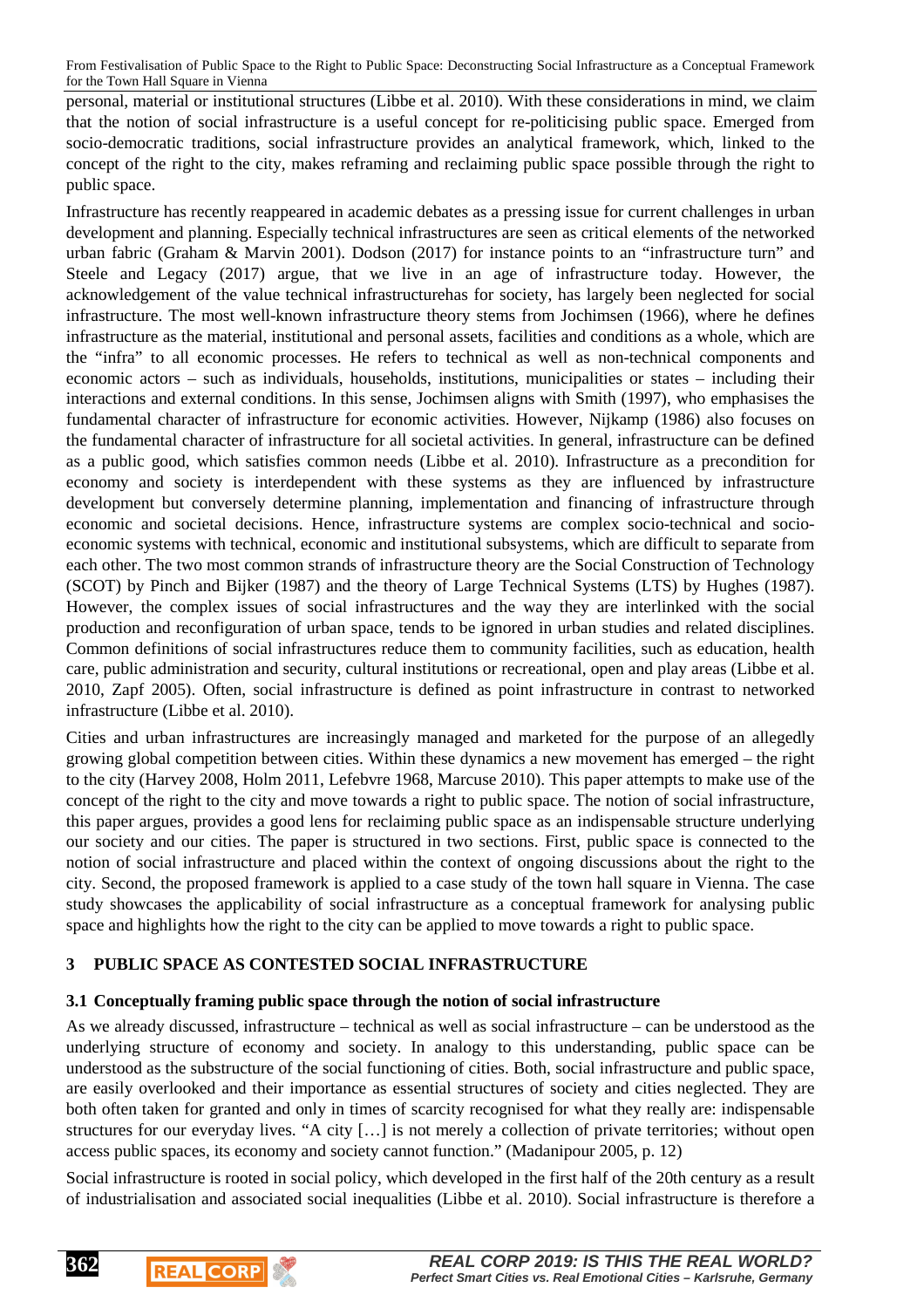symbol of specific normative collective values and cultural meanings of a specific time. For example, the right to education and the right to health developed as constitutive features of modern welfare states in the first half of the 20th century (Libbe et al. 2010). As social inequality is on the rise again, the right to public space can be employed as a new collective normative value which builds on the notion of social infrastructure as a public good. City administrations as providers of public infrastructures and public services hold an important coordinative function. However, as current trends show, public space as social infrastructure is often instrumentalised as a strategy in local competition with interests of private companies rather than the public dominating the focus of urban development. From the multifunctional public spaces such as the celebrated cases of ancient agora and forum or the medieval market and church squares, which accomodated economic, political, religious and social functions, the current dynamics of public spaces in Europe shift towards changing each of these functions in nature or relocating them to other sites. Thus, "it seems that leisure is the only major function left for many public spaces that once were used to witnessing historically significant events." (Madanipour 2005, p. 11)

Following these conceptions, public space functions a product of the physical place and organizational structure that allows people to interact, whether it be for economic, political, cultural or social reasons. Klinenberg (2018) in this sense refers to public space as a form of social infrastructure, linking it to the physical structures enabling interactions between people. This understanding correlates with Madanipour (2005), who argues, that the physical environment of public space needs functional and symbolic interpretations by people: "shapes and proportions of building and spaces and reference to the individuals and the society that created and used these objects and spaces" (p. 7). Hence, public space, is a socio-spatial phenomenon of social infrastructure, through which relationships between people are often mediated(Madanipour 2005).

This aligns with public space as a process of interpretation, where meaning and value are assigned through the material context (Searle 1995). Also Selle (2010) points to the fact, that public space cannot be built, but develops through societal appropriation and action. These appropriations and actions can follow different patterns, creating complex "power geometries" (Massey 1993). According to Graham and Marvin (2001), this results from highly uneven interconnections "with the full range of infrastructural means to overcome time and space barriers" (Graham & Marvin 2001, p. 196) between these places. For the authors, public space of many cities around the globe have been overpowered by "quasi-public spaces geared overwhelmingly to consumption and paid recreation by those who can afford it and who are deemed to warrant unfettered access." (Graham & Marvin 2001, p. 232) The material context of consumption spaces has therefore assigned meaning and value to economic interests within public space in recent years.

Although cities – and therefore public places – have always been contested terrains for dominant power holders, who try to form "normative ecologies" of inclusion and exclusion (Graham & Marvin 2001), it seems that economic interests have increasingly taken over the ecology of public space in recent years. As Häußermann and Siebel (1993) argue, this correlates with the notion of "festivalisation" not just of public space, but also of politics itself. Thus, strategies of reclaiming public space for public interest as a form of social infrastructure make use of the concept of the right to the city, as the following section shows.

# **3.2 From the right to the city to the right to public space**

Since Lefebvre postulated his "droit à la ville" (Lefebvre 1968) in 1968 the concept of "right to the city" has been subject to many discussions and trends. As Lefebvre focused on the right to participate in urban life, on places of exchange and comprehensive usage of these venues (Schmid 2011), other authors stressed the visionary approach of the right to the city as a means of a new, emancipated and fair urban development (Holm 2011). According to Harvey (2011) the right to the city must be seen as a collective right, functioning as collective body politics, a site within and from which progressive social movements might emanate; thus it represents more than the individual liberty to access urban resources: it is a right to change ourselves by changing the city. Following this understanding, the right to the city includes the right to use what the city has to offer and to participate in the creation or re-creation of those elements which it lacks (Buckingham 2010). Also Friedmann (1993) stated that cities might only be seen as real cities when their streets belong to the people. In a more detailed examination, one could analyse, to which kind of people the streets of "real cities" belong. For Lefebvre, the right to the city means the right to live in a society in which all persons are similarly free to fulfil their own desires and in which all are supported in doing so (Marcuse 2010). The city,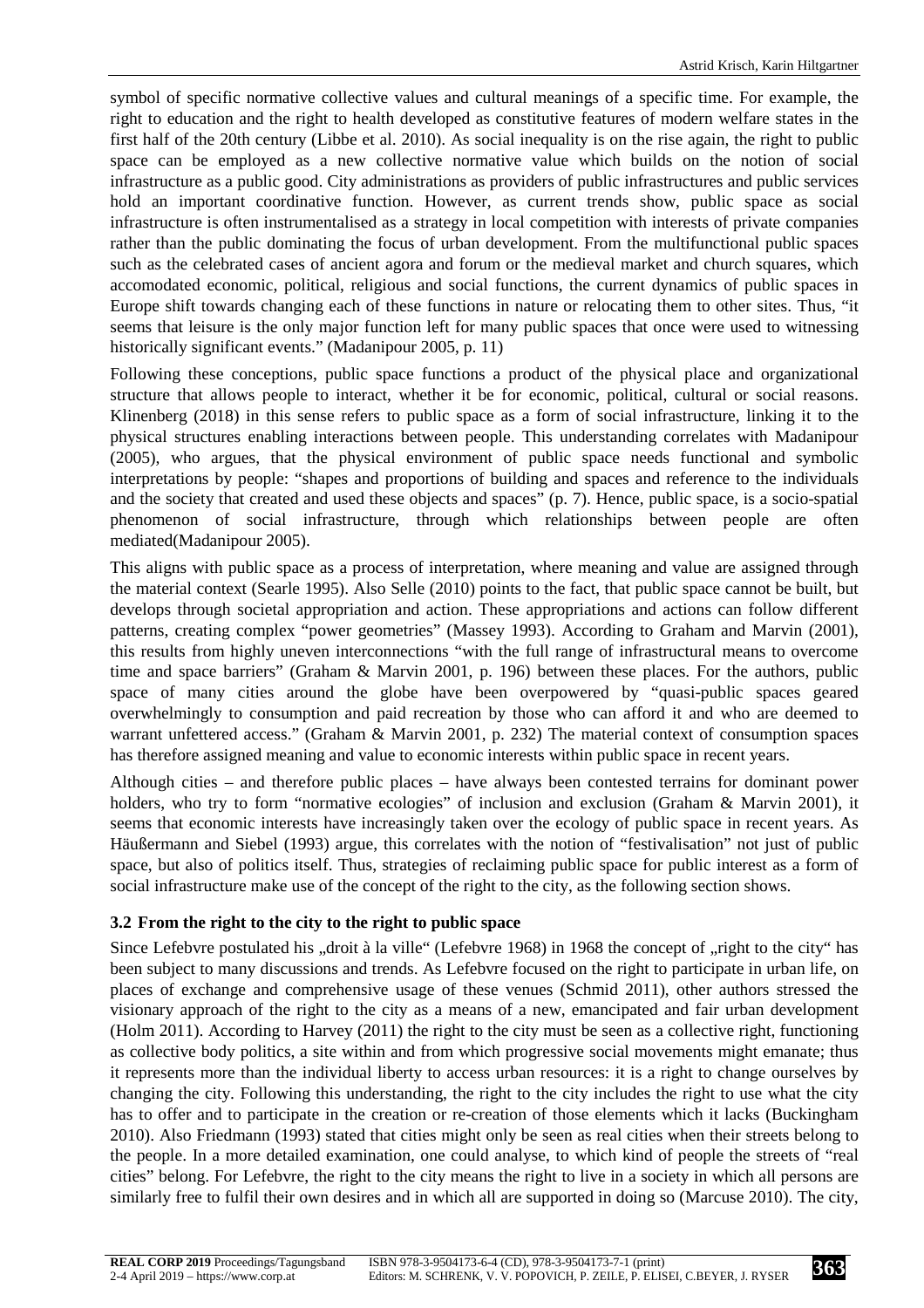like democracy, should maximise individual freedom through a collective lifestyle that minimises inequalities (Borja 2010). Of course, there exists no singular homogenous human prototype to use as a basis to define what all people's needs are and, in turn, how they must be fulfilled through articulating their respective rights (Buckingham 2010).

Today, there is a tendency to break up the city and separate citizens from each other, whereas the city should, in fact, be characterised by the size of the population and the speed of the connections that make possible and multiply the interactions between many different people (Borja 2010). Whereas space is an essential condition of human activity, the social-spatial relationship emanates not from our intentions as much as from infinitely complex information and social codes (Jeanne 2016). Increasingly, we see the right to the city falling into the hands of private or quasi-private interests (Harvey 2008). Public places are not open to everybody anymore, but being interpreted as outdoor food courts, sport arenas or cultural leisure centres, only to citizens willing and able to make use of commercial offers or interested in consumer-oriented information and/or entertainment. The right to the city, as understood by Lefebvre, is a counter measure to the negative impact, that the capitalist economy has on cities, converting the city into a commodity serving only the interests of capital accumulation, such as privatisation of urban space, the commercial use of the city and the predominance of commercial areas (Mathivet 2010). Florida (2005) observes increasing attempts of cities to create attractive environments for working, living and leisure activities for only a very specific part of society, the Creative Class, although he is very uncritical of these trends, thereby incentivising politicians to capitalise on creative clusters, hence intensifying inequalities.

The phenomenon of attracting the Creative Class is also noticed in Vienna. Vienna has been ranked as the most liveable city by the Mercer studies for the last nine years and it offers undoubtedly certain qualities of recreational and cultural activities that are highly appreciated by its citizens. Nevertheless, many areas of public life within the historic city centre are mainly used by the so-called Bobos, the bourgeois Bohemian, meaning members of the upper class, living a bohemian, hipster life style. Still, public space and thus public places should be available to all persons living in a city. Within Lefebvre's concept this would resemble the first main further right: the right to appropriate urban space,meaning the right of the inhabitants to full and complete use of urban space in their everyday lives, the right to live in, play in, work in and occupy urban space in a city (Purcell 2003).

The concept of availability comprises the question of physical accessibility, but also the broader element of approachability. Because of its indistinctive character the right to the city can be reduced to a question of accessibility to different places and services, serving neoliberal urban functions, the exact opposite of Lefebvre's initial intention (Jouffe, 2010). From a legal point of view, international law guarantees the physical accessibility in a specific document: The United Nations Convention on the Rights of Persons with Disabilities. This treaty obliges states party to the Convention to enable persons with disabilities to live independently and participate fully in all aspects of life. States shall take appropriate measures to ensure access for persons with disabilities, on an equal basis with others, to the physical environment and to other facilities and services open or provided to the public, both in urban and in rural areas. Thus, the right of access to the city and its public places is protected under international law and states which have ratified the Convention, have to issue periodical reports on the fulfilment of their duties under this treaty, which are being considered by an international Committee, the Committee on the Rights of Persons with Disabilities. However, the second element of availability, usability is not so clearly treated in a binding international law document.

There is a difference between rights in the city and the right to the city; a difference between the ways the right to the city is used in various charters of the right to the city and the radical sense in which Henri Lefebvre used it in a vein of critical urban theory (Marcuse 2010). The right to the city is interdependent with all recognised rights, integrally conceived, and open to the incorporation of new rights (Ortiz 2010). However, it is not a recognised Human Right in the traditional sense of Human Rights and has not been accepted as such by the United Nations, regional human rights systems or governments. Still, the United Nations have acknowledged the spatial dimension of development by incorporating Sustainable Development Goal Nr. 11: "making cities and human settlements inclusive, safe, resilient and sustainable" (World Urban Forum 2017). The Sustainable Development Goals came into force in 2016 and formulate 17 goals to be pursued by every UN member state until 2030. However, the Sustainable Development Goals themselves are political aims only, thus they are not legal rules. Still, the substance that the Sustainable

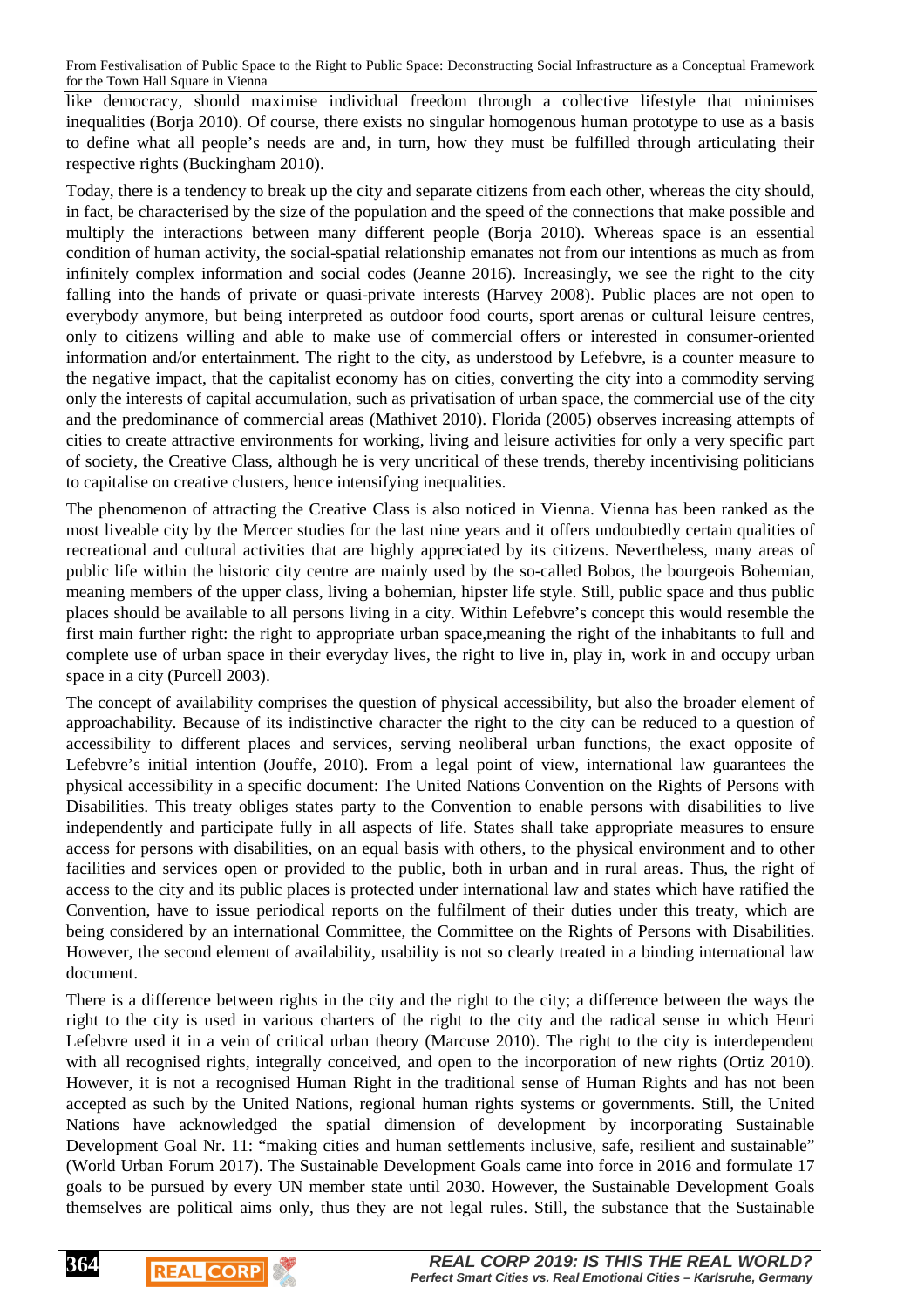Development Goals reflect and the process by, and form in which they were adopted indicate that at least some of the targets may qualify as soft law (Kim 2016). However, in relation to Sustainable Development Goal Nr. 11 there is hardly any reference to these objectives set in compulsory international law.

Yet another important elaboration of the right to the city comes from the World Charter for the Right to the City. This document emphasizes the rights of all people to live with dignity in urban areas. It provides a progressive framework to rethink the concept of cities and has the end purpose to build an instrument both universal and compact which may be adopted by the United Nations System, regional human rights systems, and governments, as a legal instrument or at least as a basic reference in the definition and adoption of the right to the city as a new human right (Ortiz 2010). However, the World Charter for the Right to the City cannot be seen as an obligatory legal instrument.

To sum up, so far only the element of physical accessibility to the city and its places can be qualified as guaranteed by international law, whereas the aspect of approachability has not found an incorporation into binding human rights treaties by now.

Nevertheless, Vienna has declared itself a "Human Rights City" in 2014, postulating its aim to raise awareness for human rights as postulated in the Universal Declaration of Human Rights and undertake measures for all parts of society. Thus, it needs to be examined whether this international legal document could serve as a basis for the aspects of the right to the city not covered by the legal framework to ensure accessibility. Even more so, as the right to the city is often defined as no additional human right, but rather as the right to enforce other rights that already formally exist (Mathivet 2010). The Universal Declaration of Human Rights acknowledges only the freedom of peaceful assembly and association and the right to freely participate in the cultural life of the community, yet, mentionsonly single aspects of the right to the city and no comprehensive approach of this right. This is also confirmed by the fact, that various Human Rights Cities, like Graz and Viennain Austria have imposed very restrictive terms of use for certain public places, like the prevention of drinking alcohol, the prohibition to lounge around or the ban to play ball. Consequently, also the labelling as Human Rights City can be qualified only as a step towards the guarantee of a right to the city, but not as a legally binding obligation to guarantee this right to all its citizens.

# **4 FESTIVALISATION IN VIENNA AND ITS MANIFESTATION IN PUBLIC SPACE**

Informed by the conceptual frameworks of social infrastructure and the right to the city, the following case shows current trends of festivalisation of public space in Vienna. The notion of festivalisation has become popular in academic research to explain the development of festivals and events at the turn of the 21st century (Häußermann & Siebel 1993, 2004). Häußermann and Siebel especially emphasise the festivalisation of politics. In times of financial constraints of the public sector, this type of politics is oftenused to demonstrate political decision-making. Festivalisation serves in this sense to legitimise top-down formulated policies and reach a broad consensus in public discourse. It also serves as an identification process for the general public, as a magnet for international attention, as a strategy in an allegedly growing global competition, as an instrument for generating economic growth and as an attractor for tourists and thus rising tax revenue (Häußermann & Siebel, 1993; Siebel 1994). In times of allegedly growing global competition, festivalisation appears to be the favoured instrument of planning policy to manage public space and thus urban infrastructure.

#### **4.1 Vienna and its Festivalisation of public space**

In the last two decades, festivalisation processes have increased tremendously in Vienna. Whereas in the 1970s and the beginning of the 1980s, public space in Vienna was mostly unused, today, there are events and festivals almost day and night, all year round (Hofer 2008). The importance of public space has increased in the overall political agenda. Promoting public space has become one of the core policy fields for urban development (Knierbein et al. 2014). "New instruments are shaped to overcome the positivist pitfalls of modern urbanism; however, the approaches chosen rather relate to an overstimulation of public space design for enhancing symbolic capital, and thus increasing exchange value." (Knierbein et al. 2014, p. 36)

Since the 1970s, festivals in public space in Vienna often function as representation of political power. The "Stadt.Fest.Wien" for instance is held since 1978 every year in September in the city centre of Vienna by the conservative party. The annual "Donauinselfest" in June was initiated by Harry Kopietz 1983 as a cultural spring-festival for the social-democratic party on the island, which separates the Danube as a flood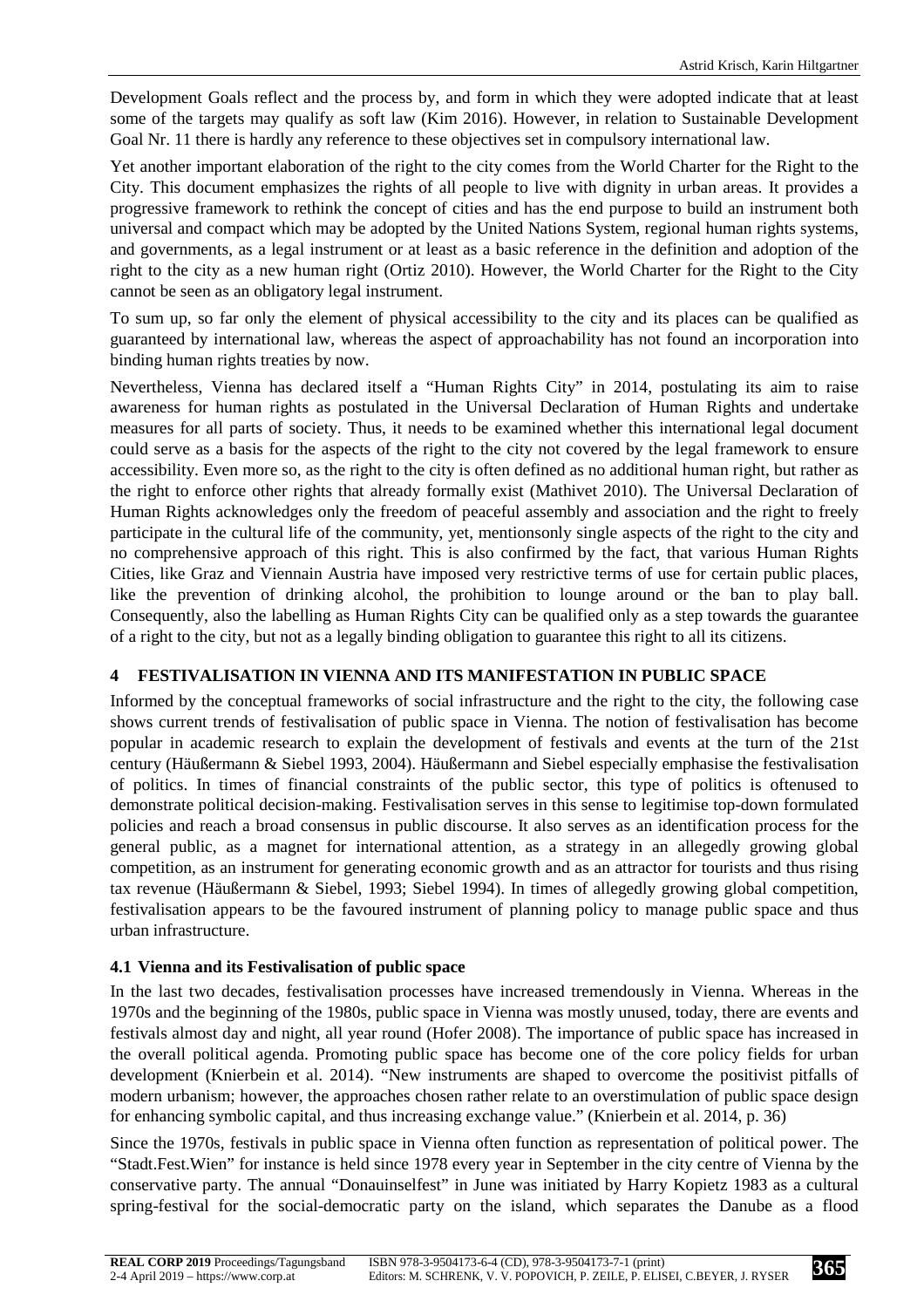protection and was built on the initiative of the social-democratic party only a few years prior to the initiation of the festival. Also the communist party organises an annual festival at the end of August, the "Volksstimmenfest" at the central recreation area of the city, the Prater (Hofer 2008).

Häußermann and Siebel (1993) refer to the festivalisation of public space as dependent upon the political planning process. For the authors, planning of an event is followed by politics through the construction of new infrastructure, attracting new investors or tourists. However, for Vienna, the reverse sequence can be observed. The local planning regime follows a different process, first building the physical space and the accompanying infrastructure, which are followed by the political considerations how to make use of the space, which often results in the commodification of public space through festivalisation. The Donauinselfest for instance was the subsequent event to the construction of the Donauinsel and the subway U1. One might argue, that this resembles a path-dependent process of an old Austrian tradition of policy style, where party conventions are instrumentalised to achieve certain planning goals (Hofer 2008). The staging of public space throughinfrastructure planning, which can be observed in many cities hosting major events, is reversed in Vienna: the construction of infrastructure is staged and legitimised through events in public space.

Two institutions serve the purpose of managing festivalisation of public space in Vienna: the marketing agency and the tourism association. The marketing agency, "stadt wien marketing gmbh", conducts the management and organisation of major events on behalf of the city since 1999. The tourism association, WienTourismus, which was founded in 1995, focuses on the strategic approach of attracting more tourists and managing tourism companies. Both institutions regard the city as a company, striving for profit and economic growth (Hofer 2008). This aligns with arguments by Knierbein et al. (2014), that "the municipality's underlying rationale for developing public spaces is growth, and thus, an economic and demographic precondition" (p. 37).



Fig. 1: Comparison of use of the town hall square 1979, 1990, 2000, 2007 (Hofer 2008, p. 244, own adaptations).

#### **4.2 The Town Hall Square**

**REAL CORP** 

**366**

The Town Hall Square in Vienna is situated in the centre of the city and surrounded in the north by the building of the University of Vienna, in the south by the parliament building and in the west by the city hall. In the east the square abuts Vienna's Burgtheater and the "Ringstraße", the circular street surrounding the first district of Vienna. In the north and south of the town hall square is the town hall park, which was built not just for recreational purposes but also to connect up the surrounding monumental buildings. The park was finished at the same time as construction for the town hall began, on the 14th of June 1873 (Stadt Wien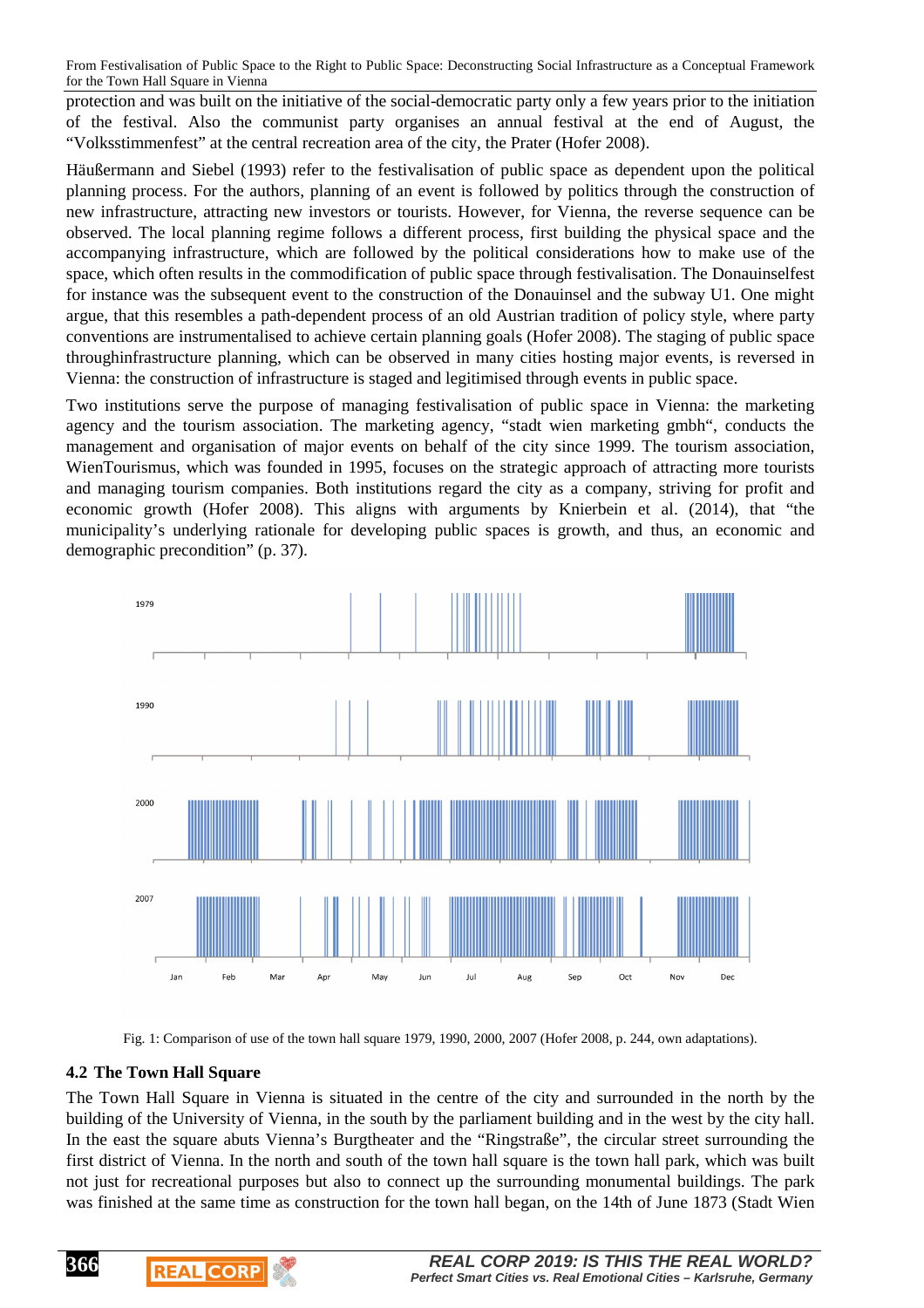2019). The park was inspired by British symmetrical style of park design and is often part of the festivalisation of the town hall square. Until 1870, the town hall square was military area, used mainly as a parade ground where streets, planting or greenery were forbidden, thus making the square unattractive for the public, which avoided the space for the most part. After the conveyance of the military area, the town hall was constructed and with it the square, which was planned as an event venue for political demonstrations. However, political events only took place after the First World War, with an exception of the demonstration of the social-democratic party in 1911 (Hofer 2008).

After a short period of anti-social-democratic demonstrations, the square soon became the stronghold of the social-democratic party. However, until the 1970s, only a handful of events took place in the town hall square. The space was mostly used as a parking space from the 1960s until the 1990s and only after the reclassification of square as event- and open space was the motorised use of the space prohibited. Socialdemocratic mayor Helmut Zilk promoted events on the square in the 1980s and 1990s, until in 1990 events were held on 83 days of the year (Hofer 2008). Today, the town hall square is occupied by events and festivals almost every day of the year, counting not only the days of the events but also the days needed to assemble and dismantle the constructions. As Fig. 1 shows, the occupation of the town hall square accelerated each year.

As Table 1 shows, the main festivals, which are held on the town hall square today, were initiated in the 1980s and 1990s. Until then, only a few short-term events took place in the square. The majority of festivals are organised and managed by the institution "stadt wien marketing gmbh". Despite being initially constructed to accommodate political demonstrations, the political function of the town hall square changed fundamentally over the last decades. Only two of 16 annual festivals are for political demonstrations or political interest groups. Other interest groups organise two other festivals, whereas the rest of the year, sport-, culture and tourism-events dominate the occupation of the square. In total, 15 of the 16 held festivals and events serve leisure purposes.

| <b>Event Title</b>                       | <b>Since</b> | <b>Institutions</b>                          | <b>Theme</b>             |
|------------------------------------------|--------------|----------------------------------------------|--------------------------|
| Rathauskriterium (Jul)                   | 1920         | <b>Wienstrom Section Cycling</b>             | <b>Sports</b>            |
| 1. Mai-Kundgebung (May)                  | 1946         | SPÖ                                          | Politics                 |
| Safety Festival Vienna (Oct)             | 1948         | <b>Helfer Wiens</b>                          | Politics/Interest Groups |
| Austrian Tour (Jul)                      | 1949         | <b>Austrian Cycling Union</b>                | <b>Sports</b>            |
| Wiener Festwochen-opening (May)          | 1951         | Wiener Festwochen                            | Culture                  |
| Wiener Weihnachtstraum (Nov, Dec)        | 1986         | stadt wien marketing gmbh                    | Tourism                  |
| Austrian Brass Band Music Festival (May) | 1990         | <b>Culture Department Vienna</b>             | Culture                  |
| Silvesterpfad (Dec)                      | 1990/91      | stadt wien marketing gmbh                    | Tourism                  |
| Filmfestival (Jul, Aug, Sep)             | 1991         | stadt wien marketing gmbh                    | Tourism, Culture         |
| Jazz Festival Vienna (Jun-Sep)           | 1991         | International Jazz Festivals<br>Organization | Culture                  |
| Life Ball Opening Ceremony (May or Jun)  | 1992/2000    | Life Ball                                    | Culture                  |
| ARGUS-Bike-Festival (Mar)                | 1995         | ARGUS-Die Fahrradlobby                       | Sports/Interest Group    |
| Wiener Eistraum (Jan, Feb, Mar)          | 1996         | stadt wien marketing gmbh                    | Tourism, Sports          |
| Steiermark-Dorf (Apr)                    | 1996         | Steirische Tourismus GmbH                    | Tourism                  |
| Animal Welfare Day Vienna (Sep)          | 1998         | stadt wien marketing gmbh                    | <b>Interest Group</b>    |
| waldviertelpur (Sep)                     | 2003         | <b>Waldviertel Tourismus</b>                 | Tourism                  |
| Vienna Night Run (Sep)                   | 2006         | Erste Bank                                   | <b>Sports</b>            |
| <b>Anniversary Festivals</b>             |              |                                              |                          |
| Special Events (e. g. Fan Zone EM 2008)  |              |                                              |                          |

Table 1: Annual Festivals Town Hall Square Vienna (Hofer 2008, own adaptations).

The dominant theme of the town hall square, judging by its seasonal occupation, is sports and culture. Especially with cultural events, pseudo-historic symbols of high-culture are often portrayed to reach and maintain the image of Vienna as the centre for high-culture. Through the marketing of the town hall square,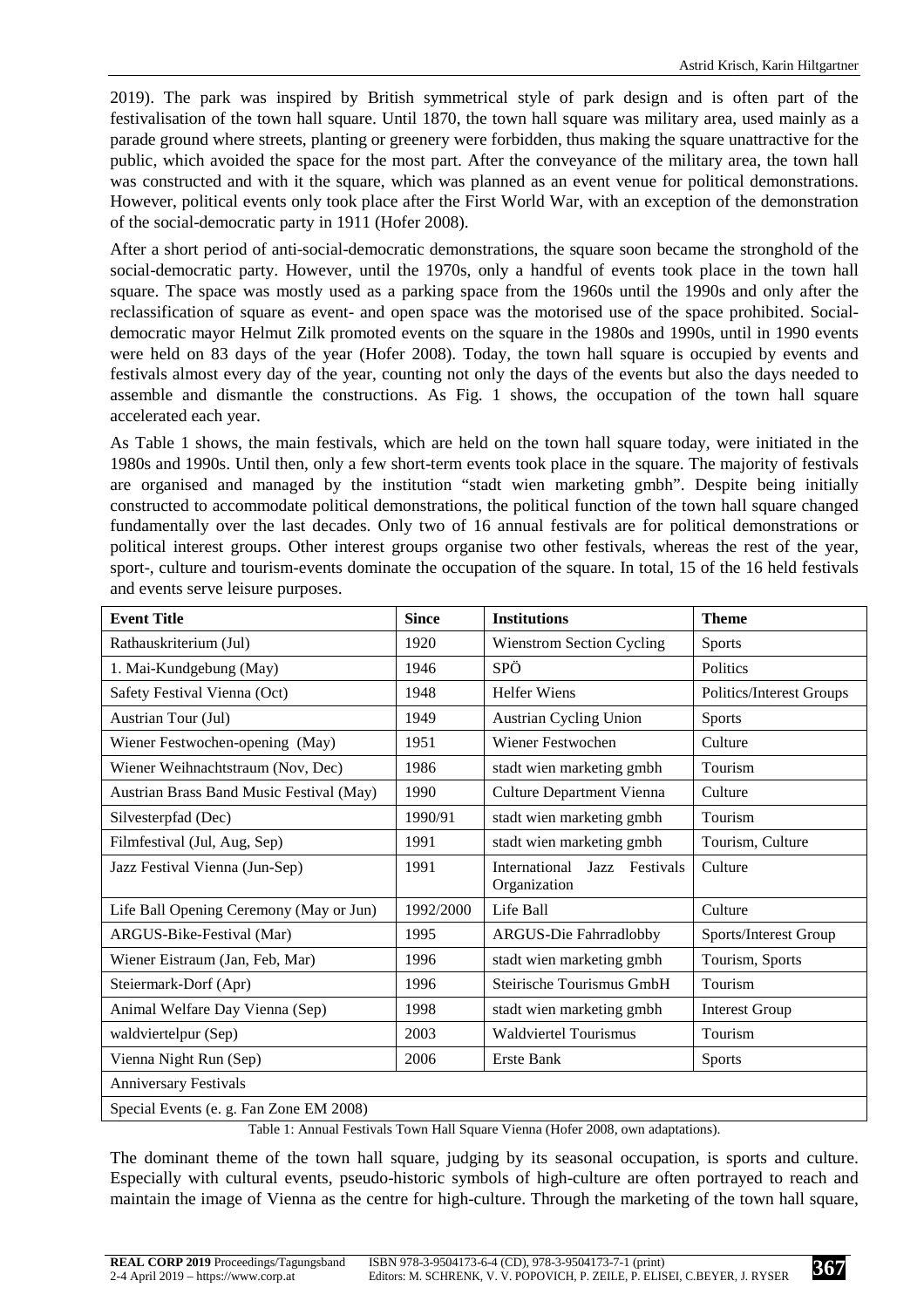the city administration functions and acts as a firm, letting economic interests cross over to society and culture. The town hall square as an important public space in the city centre, it is the focus of attention regarding the intersection of urban infrastructure and the public realm. The fundamental nature of public space is therefore leveraged against capitalist accumulation strategies of "bread and games". Building "normative ecologies" of inclusion and exclusion, the festivalisation of the town hall square includes all those willing and able to pay and participate in a consumer-culture, whereas excluding all those not fitting into the envisioned image of Vienna as a culture and tourist city. In the case of the town hall square public space as a process of interpretation is therefore left to economic interests of private or semi-private institutions. From the celebrated multifunctional public spaces for economic, political, religious, cultural and social activities of ancient times, the focus of the town hall square has increasingly shifted to monofunctional leisure-only occupation. The festivalisation process often disguises the multifunctional potentials and possibilities of the town hall square for the public, presenting variety and spectacle and normalising the capitalist occupation of the public space for very specific interests. Functioning nevertheless as a public space, the town hall square, therefore consolidates the underlying structure of economic interests, making them appear inevitable.

### **4.3 A reconstruction of public space as social infrastructure – towards the right to public space**

"The pattern of development of cities today is subject to control, it is not the result of uncontrollable forces, is not the result of iron economic laws whose effects states are powerless to influence." (Marcuse and van Kempen 2000, p. 272, original emphasis),

To move from festivalisation of public space to the right to public space, we want to emphasise what Marcuse and van Kempen (2000) stated as subject to influence. However inevitable current tendencies of festivalisation and capitalist occupation of public space may seem, there is always hope for change. This change may come from different perspectives and may have many sources:

- Acknowledging public space as a form of social infrastructure provides the fundamental understanding of its importance and underlying structure for society and the city. Both, social infrastructure as well as public space are easily overlooked until they are no longer available and are missing from our everyday lives. However, understanding infrastructure as a public good, which satisfies common needs may redirect the focus to both public space and social infrastructure.
- As we live in an age of infrastructure, we emphasise the importance of social infrastructure in this context. Scholars have often focused on technical and networked infrastructures and largely neglected social infrastructure. We pledge for more attention in this respect, following the assumptions that social infrastructures are also complex socio-technical and socio-economic systems, interdependent on economic, societal, political and planning conditions. As the example of the town hall square shows, the economic conditions of financial constraints of the public sector heightens the institutional settings of planning conditions through relocated managing and marketing firms, which plan the annual events at the town hall square on behalf of the city, thus intensifying the business-oriented city management. In consequence, economic conditions of excluding those who are not able to participate in the consumerist culture becomes the societal norm for this specific public space. However, the "normative ecologies" of inclusion and exclusion are always the product of 1) the physical place and organisational structure and 2) the process of interpretation, hence leaving space for change towards a more inclusive public space and planning process.
- This leads to the right to the city as the right to participate in urban life, as the right for a new, empancipated and fair urban development and as the right to change ourselves by changing the city. First, this would mean for the town hall square the availability of public space as non-commercial space throughout the year, available for the appropriation and use by the public. Second, the approachability of the town hall square within its seasonal use through festivals and events could include a more diverse range of activities, not just promoting events of high-culture, but, for instance, also alternative and niche cultural events. And lastly, the physical accessibility of the space could be enhanced by minimising the time spent with assembling and dismantling the festival stages and accompanying booths, for example through investing in a more elaborate support team.

These different contextual influences need to be coordinated through planning and politics with the aim to negotiate between diverse interests and claims to public space. However, as long as the city acts as a firm,



**REAL CORP**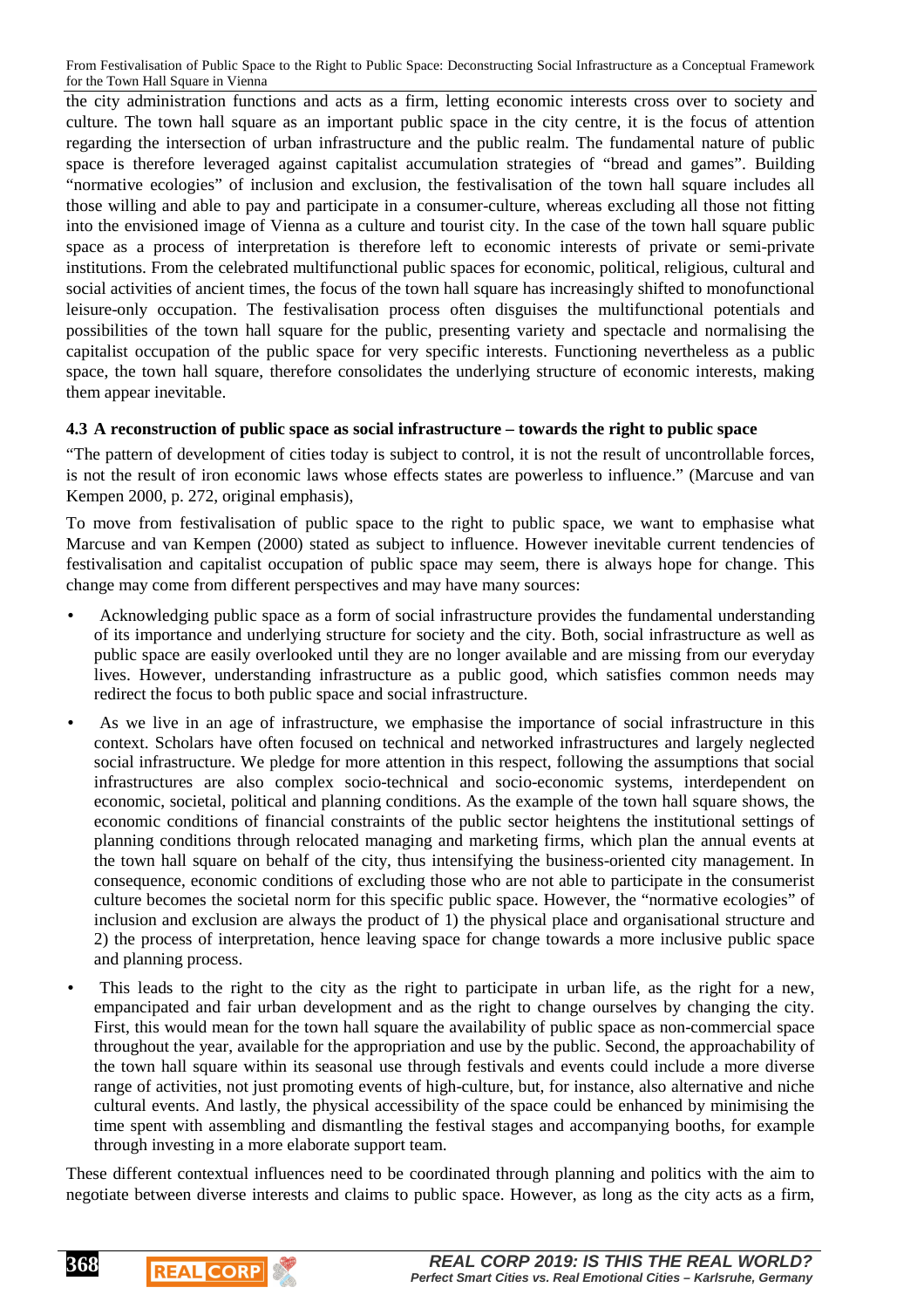trying to maximise profit, this will continue to be a utopian aspiration. Change is necessary to shift the focus to public space as social infrastructure, thereby ensuring the importance of city space for the public and reaching a right to public space for all.

#### **5 CONCLUSION**

This paper built upon the festivalisation of public space, which led to a loss of many functions of public space in many Western cities in the last decades. It argued that connecting public space to the notion of social infrastructure serves as a useful conceptual framework for heightening the important and indispensable nature both of public space as well as social infrastructure for the functioning of our societies and cities. To challenge dynamics of festivalisation we propose to make use of the concept of the right to the city and connect it with the notion of social infrastructure to move towards a right to public space. The proposed framework provided useful insights into similarities between public space and social infrastructure and pointed out the missing pieces for achieving a right to public space.

The framework was applied to the specific case of the town hall square in Vienna, a representational public space in the city centre, which has been subject to increasing festivalisation since the late 1980s. The case study did confirm that the town hall square as a public space is the physical manifestation of interconnected global urban processes and local tendencies which manifest themselves through increasing festivalisation and restricted access. Being occupied by festivals and events almost all year round, the seasonal use of the square leaves those unable or unwilling to participate in commercial sport and cultural activities far behind. Building upon the notion of social infrastructure as a public good highlights the importance of public space as social infrastructure for public interest. Being currently a symbol of specific normative values of a global competitive economy, where public space functions for economic purposes of attracting tourists and creating tax revenue, this focus could be shifted through the notion of the right to the city. Applying the concept of the right to the city showed that an alternative approach for the right to public space is also possible for the town hall square in Vienna. However, exceeding the individual level and forming a collective right to change, is no easy task to tackle. Nevertheless, the right to public space could be employed as a new collective normative value, building on the concept of public space as social infrastructure and serving as an alternative interpretation of public space as a public good, which includes a diverse range of interests.

#### **6 REFERENCES**

- BORJA, Jordi: Democracy in Search for the Future City. In: Sugranyes, A., Mathivet, C. (eds.): Cities for All, pp. 57-62, pp. 29-41, Santiago, 2010
- BUCKINGHAM, Shelley: Examining the Right to the City from a Gender Perspective. In: Sugranyes, A., Mathivet, C. (eds.): Cities for All, pp. 57-62, Santiago, 2010
- CARMONA, Matthew, DE MAGALHAES, Claudio, HAMMOND, Leo: Public Space The Management Dimension, London: Routledge, 2008.
- DODSON, Jago: The Global Infrastructure Turn and Urban Practice. In: Urban Policy and Research, Vol. 25, Issue 1, pp. 87-92. 2017.

FLORIDA, Richard: Cities and the Creative Class, New York, 2005.

FRIEDMANN, John: the right to the city. In: Morse/Hardoy, Rethinking the Latin American city, pp.135-151, Baltimore, 1993

GRAHAM, Stephen, MARVIN, Simon: Splintering Urbanism – Networked Infrastructures, Technological Mobilities and the Urban Condition. Routledge: New York, 2001.

- HARVEY, David: The Right to the City. In: New Left Review 53, pp. 23-49, London, 2008
- HÄUSSERMANN, Hartmut, SIEBEL, Walter: Festivalisierung der Stadtpolitik. Stadtentwicklung durch große Projekte. In: Zeitschrift für Sozialwissenschaften, Special Issue 13. Opladen, 1993.

HÄUSSERMANN, Hartmut, SIEBEL, Walter: Stadtsoziologie. Eine Einführung. Frankfurt a. M./New York, 2004.

- HOFER, Gerhard: Die Festivalisierung der Stadt. Am Beispiel des Wiener Rathausplatzes. Diplomarbeit. Vienna, 2008.
- HOLM, Andrej: Das Recht auf die Stadt, In: Blätter für deutsche und international Politik, 8/2011, pp. 89-97

HUGHES, Thomas P.: The Evolution of Large Technological Systems. In: Wiebe E. Bijker, Thomas P. Hughes, Trevor Pinch (Eds.): The Social Construction of Technological Systems – New Directions in the Social Construction of Technological

- Systems New Directions in the Sociology and History of Technology. Cambridge, Massachusetts, 1987, pp. 51-82. JEANNE, Celine: Comparing the Right to the City Concepts of Henri Lefebvre and David Harvey, Working Paper, Research Gate, Oxford, 2016
- JOCHIMSEN, Reimut: Theorie der Infrastruktur Grundlagen der marktwirtschaftlichen Entwicklung. Tübingen, 1966.
- JOUFFE, Steffen: Countering the Right to the Accessible City: The Perversity of a Consensual Demand. In: Sugranyes, A., Mathivet, C. (eds.): Cities for All, pp. 43-56, Santiago, 2010
- KIM, Rakhyun, E.: The Nexus between International Law and the Sustainable Development Goals. In: Review of European Community & International Environmental Law 25 (1), pp. 15-26, Oxford, 2016
- KLINENBERG, Eric: Palaces for the People How Social Infrastructure can Help Fight Inequality, Polarization, and the Decline of Civic Life. Crown Publishing: New York, 2018.